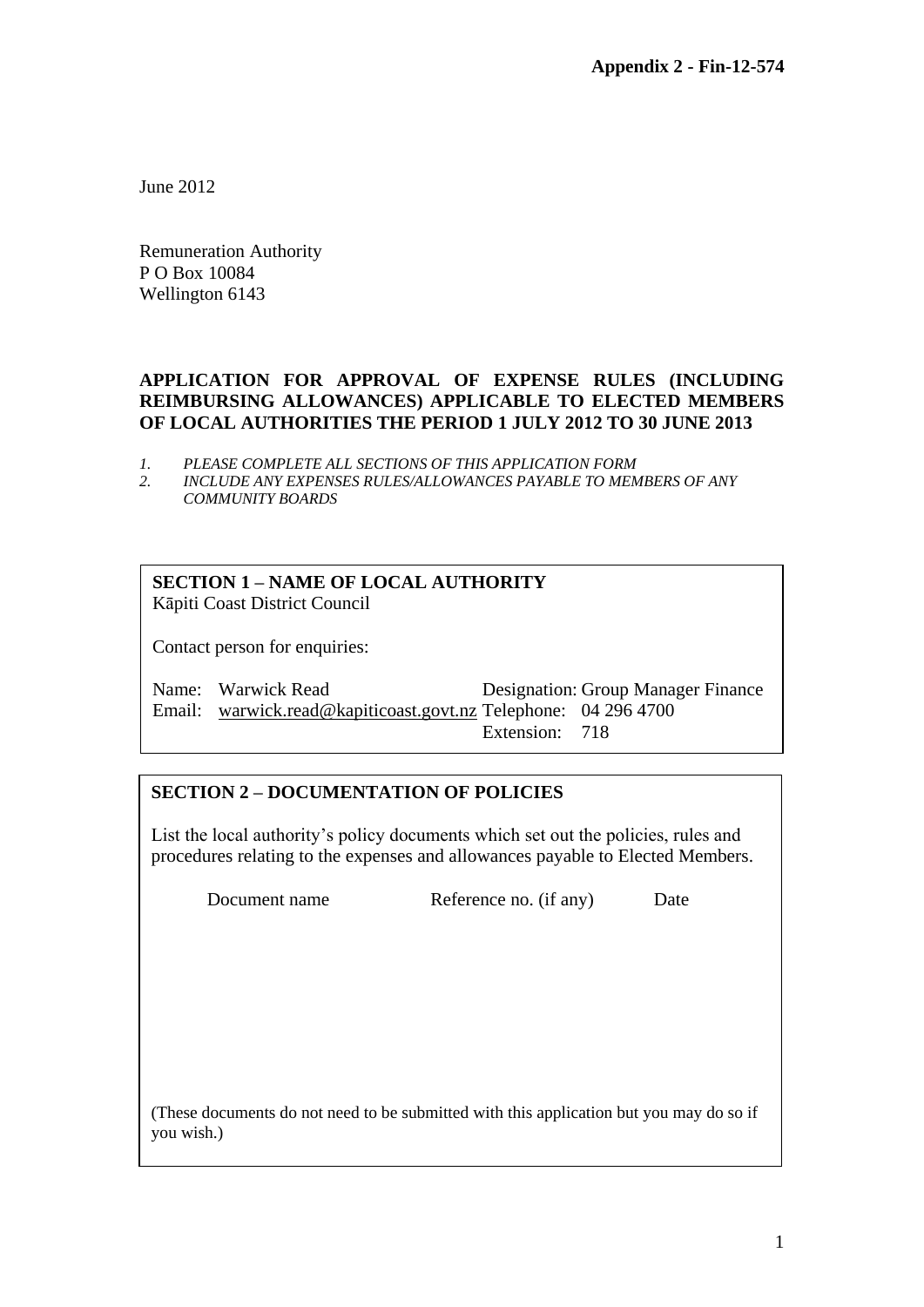## **SECTION 3 – AUTHENTICATION OF EXPENSE REIMBURSEMENTS AND ALLOWANCES**

Summarise the principles and processes under which the local authority ensures that expense reimbursements and allowances payable in lieu of expense reimbursements, -

- are in line with Council policies
- have a justified business purpose
- are payable under clear rules communicated to all claimants
- have senior management oversight
- are approved by a person able to exercise independent judgement
- are adequately documented
- are reasonable and conservative in line with public sector norms
- are, in respect of allowances, a reasonable approximation of expenses incurred on behalf of the local authority by the Elected Member
- are subject to internal audit oversight.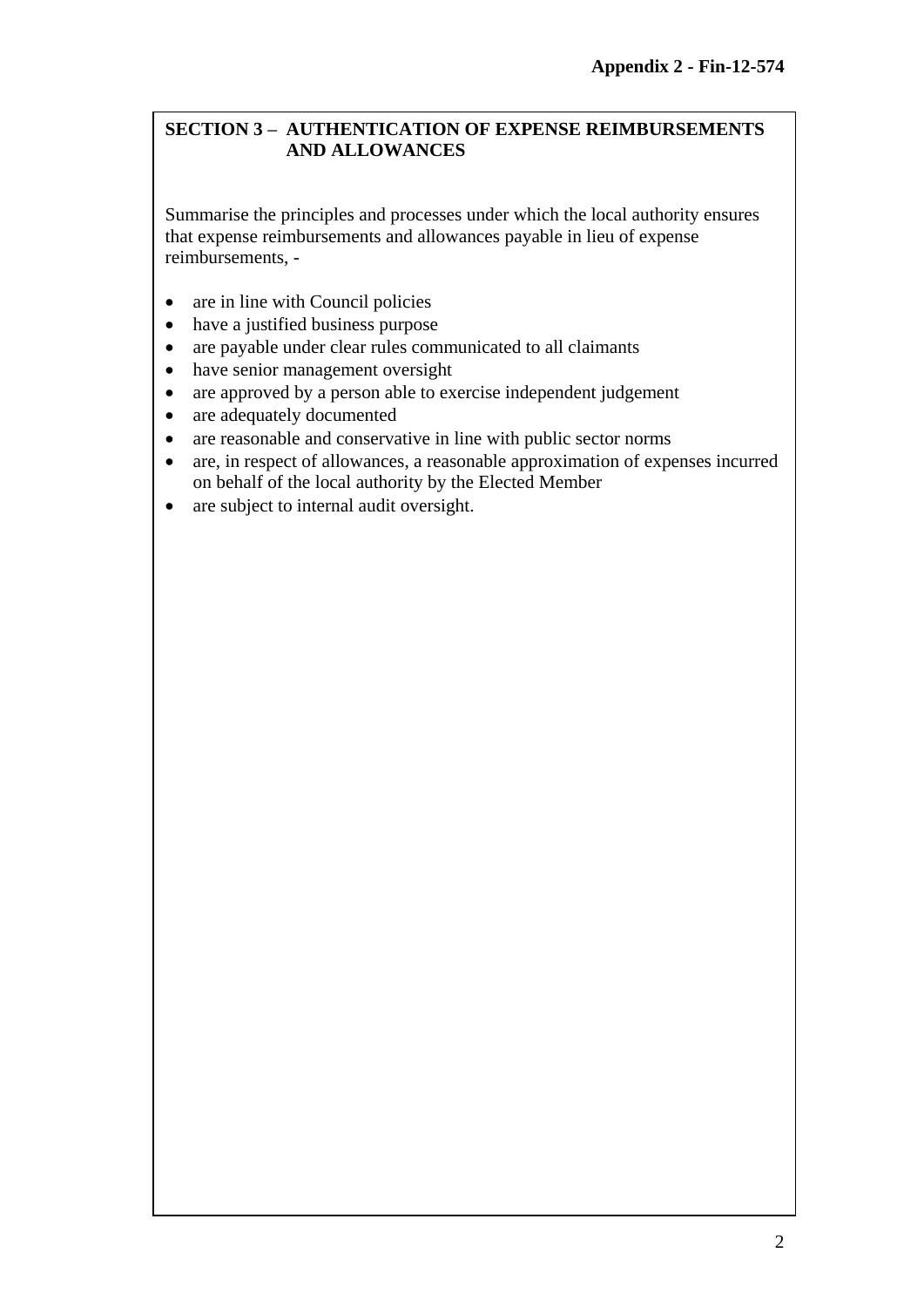# **SECTION 4 – VEHICLE PROVIDED**

Are any Elected Members provided with use of a vehicle, other than a vehicle provided to the Mayor or Chair and disclosed in the remuneration information provided to the Remuneration Authority? YES/NO

*(If Yes – provide full details here.)*

# **SECTION 5 – MILEAGE ALLOWANCES**

- 1. Rate(s) of allowances paid per kilometre *74 cents for the first 5,000kms per annum 35 cents for any distance over 5,000kms per annum*
- 2. How rate calculated (if different from maximum set by Remuneration Authority)
- 3. Restrictions on mileage claims *(Summarise any restrictions on mileage claims)*

*Must relate to attendance at Council/Committee, Community Board Meetings, or attendance at conferences/seminars relating to local government or attendance at Community Organisation meetings as an Elected Member representative.*

*The travel claimed must be by the most direct route that is reasonable in the circumstances.*

*30 kilometres threshold for mileage claims for any one event*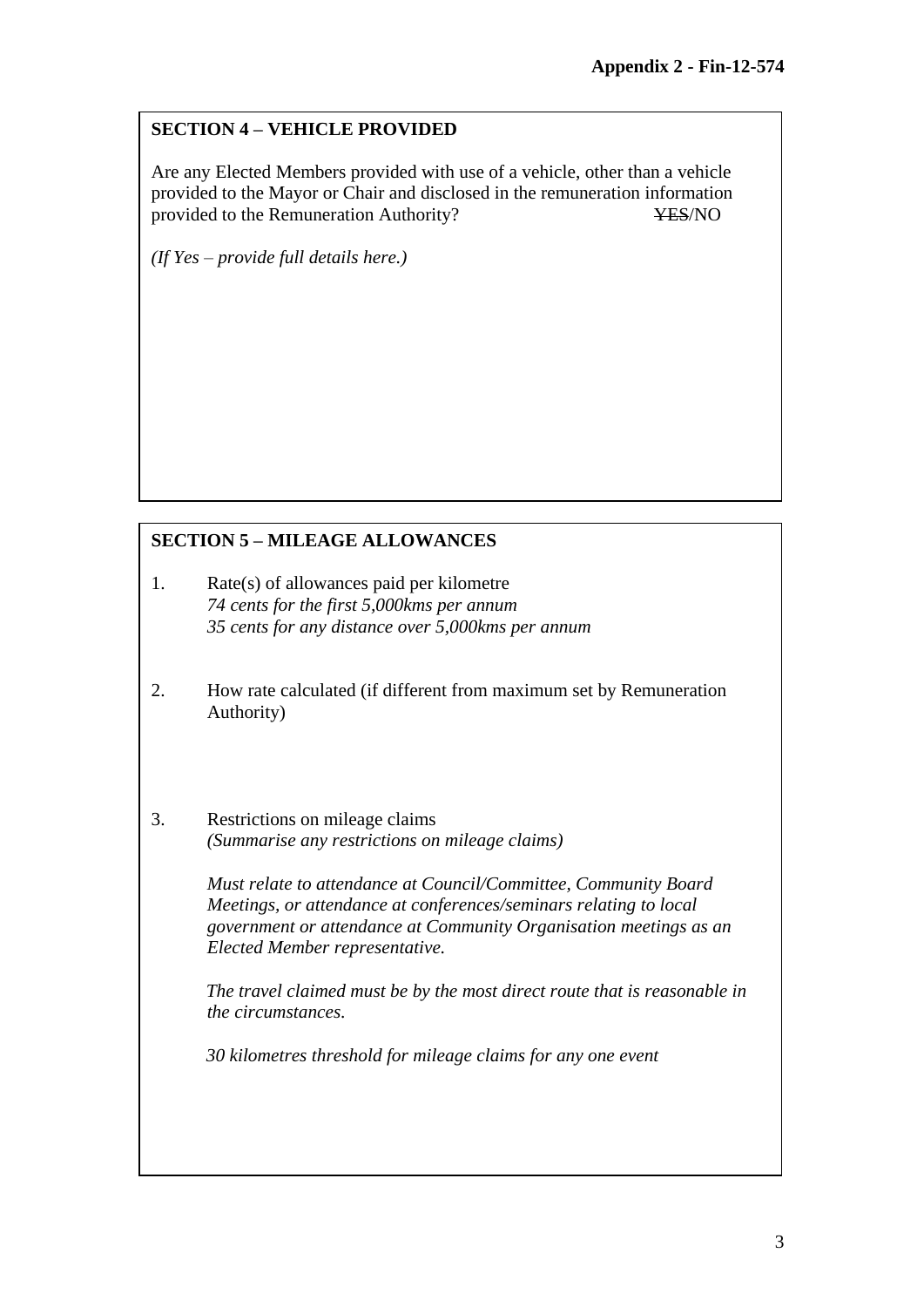| <b>SECTION 6 - TRAVEL AND ACCOMMODATION</b>                                                                                                                                                                                                                                                 |                    |  |  |
|---------------------------------------------------------------------------------------------------------------------------------------------------------------------------------------------------------------------------------------------------------------------------------------------|--------------------|--|--|
| (Mileage Claims – refer Section 5)                                                                                                                                                                                                                                                          |                    |  |  |
| <b>Taxis and other transport</b><br>Are the costs of taxis or other transport reimbursed or an allowance paid?<br>(If Yes, state policy. Include any policy on the use of taxi chits/taxi cards)                                                                                            | YES/ <del>NO</del> |  |  |
| Only the actual costs of taxis or other transport are reimbursed.                                                                                                                                                                                                                           |                    |  |  |
| <b>Carparks</b><br>Are carparks provided?<br>(If Yes, summarise policy including any restrictions on private use)                                                                                                                                                                           | YES/ <del>NO</del> |  |  |
| Only for the Mayor and Deputy Mayor.                                                                                                                                                                                                                                                        |                    |  |  |
| Use of rental cars<br>Are rental cars ever provided?                                                                                                                                                                                                                                        | <b>YES/NO</b>      |  |  |
| <b>Air Travel Domestic</b><br>Summarise the rules for domestic air travel.<br>The actual cost of domestic air travel relating to Council business is reimbursed.<br>Generally only economy class is fully reimbursed.                                                                       |                    |  |  |
| <b>Air Travel International</b><br>Summarise the rules for international air travel (including economy class,<br>business class, stopovers)<br>The actual cost of international air travel relating to Council business is reimbursed.<br>Generally only economy class is fully reimbursed. |                    |  |  |
| <b>Airline Clubs/Airpoints/Airdollars</b><br>Are subscriptions to airline clubs (such as the Koru Club) paid or reimbursed?<br>(If Yes, summarise policy)                                                                                                                                   | ¥ES/NO             |  |  |
| Are airpoints or airdollars earned on travel, accommodation etc., paid for by<br>the local authority available for the private use of members?                                                                                                                                              | YES/ <del>NO</del> |  |  |
| (Due to the low level of Air Travel this is insignificant).                                                                                                                                                                                                                                 |                    |  |  |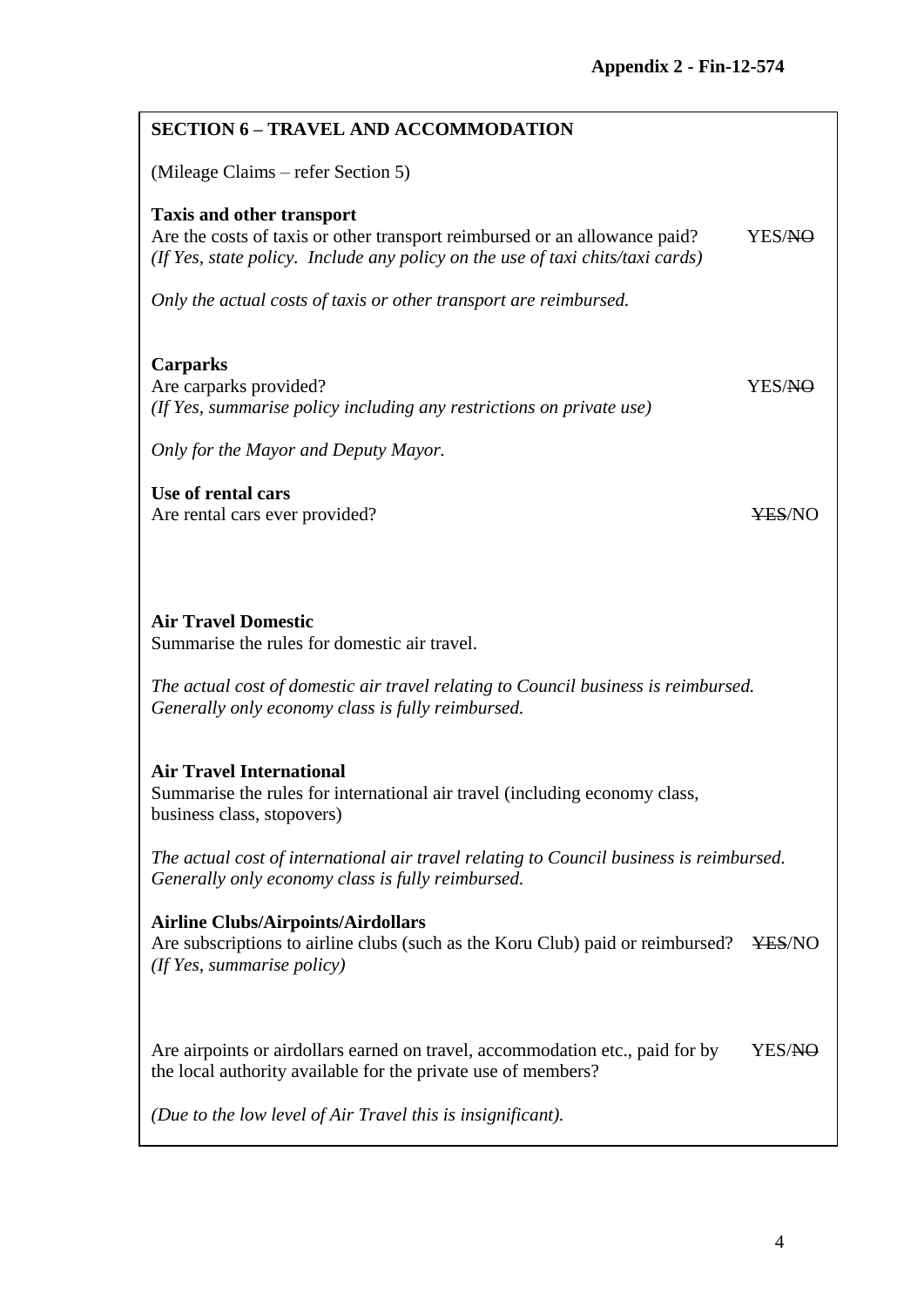### **SECTION 6 (CONTINUED)**

**Accommodation costs whilst away at conferences, seminars, etc.** Summarise the rules on accommodation costs.

*Actual and reasonable costs for accommodation costs while away on Council business are reimbursed.*

#### **Meals and sustenance, incidental expenses**

Summarise the rules on meals, sustenance and incidental expenses incurred when travelling. (*If allowances are payable instead of actual and reasonable reimbursements, state amounts and basis of calculation).*

*Actual and reasonable costs for meals and sustenance when travelling on Council business are reimbursed.*

#### **Private accommodation paid for by local authority**

Is private accommodation (for example an apartment) provided to any member by the local authority? YES/NO *(If Yes, give details)*

#### **Private accommodation provided by friends/relatives**

Are allowances payable in respect of accommodation provided by friends/relatives when travelling on local authority business? YES/NO *(If Yes, state quantum, basis of calculation and compare with standard allowances payable)*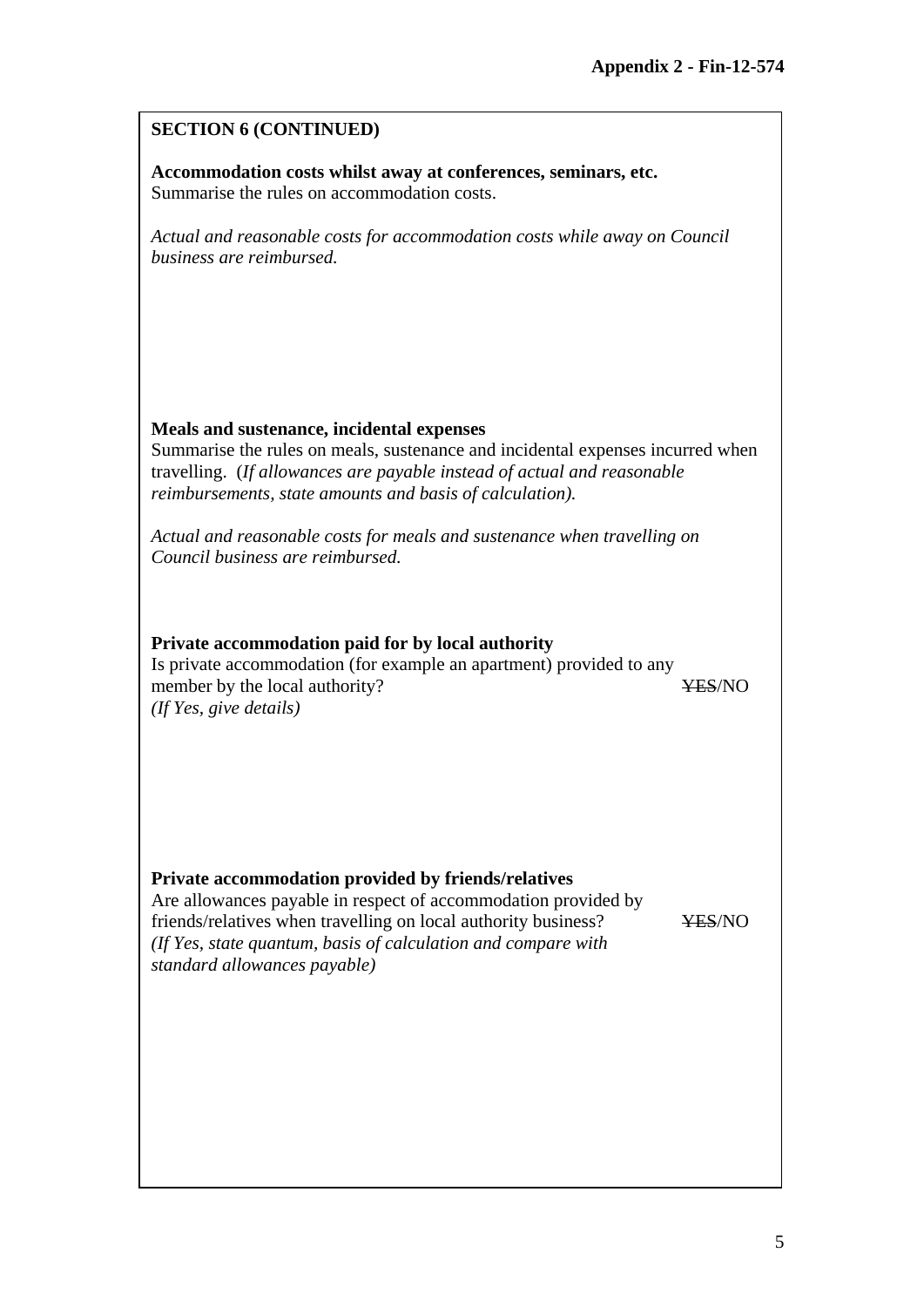#### **SECTION 7 – ENTERTAINMENT AND HOSPITALITY**

Are any hospitality or entertainment allowances payable or any expenses reimbursed? YES/NO

(*If Yes, summarise policy, including amounts of any allowances and basis of calculation)*

*Only actual and reasonable expenses are reimbursed. Approval by the Mayor, Chief Executive and Group Manager Finance.*

# **SECTION 8 – COMMUNICATIONS AND TECHNOLOGY**

#### **Equipment and technology provided to elected member**

Is equipment and technology provided to Elected Members for use at home on Council business? Only the Councillors and Chairs of Community Boards.

| PC or Laptop                   | YES/ <del>NO</del> |
|--------------------------------|--------------------|
| Fax                            | YES/NO             |
| Printer                        | YES/NO             |
| <b>Broadband</b>               | YES/NO             |
| Second landline to house       | <b>¥ES/NO</b>      |
| Consumables and stationery     | YES/NO             |
| Mobile Phone (Mayor only)      | YES/NO             |
| Other equipment or technology* | <b>¥ES/NO</b>      |
| $(*$ If Yes, specify)          |                    |
|                                |                    |

| Are any restrictions placed on private use of any of the above? | YES/NO |
|-----------------------------------------------------------------|--------|
| (If Yes, describe rules)                                        |        |

*Reasonable private use is acceptable.*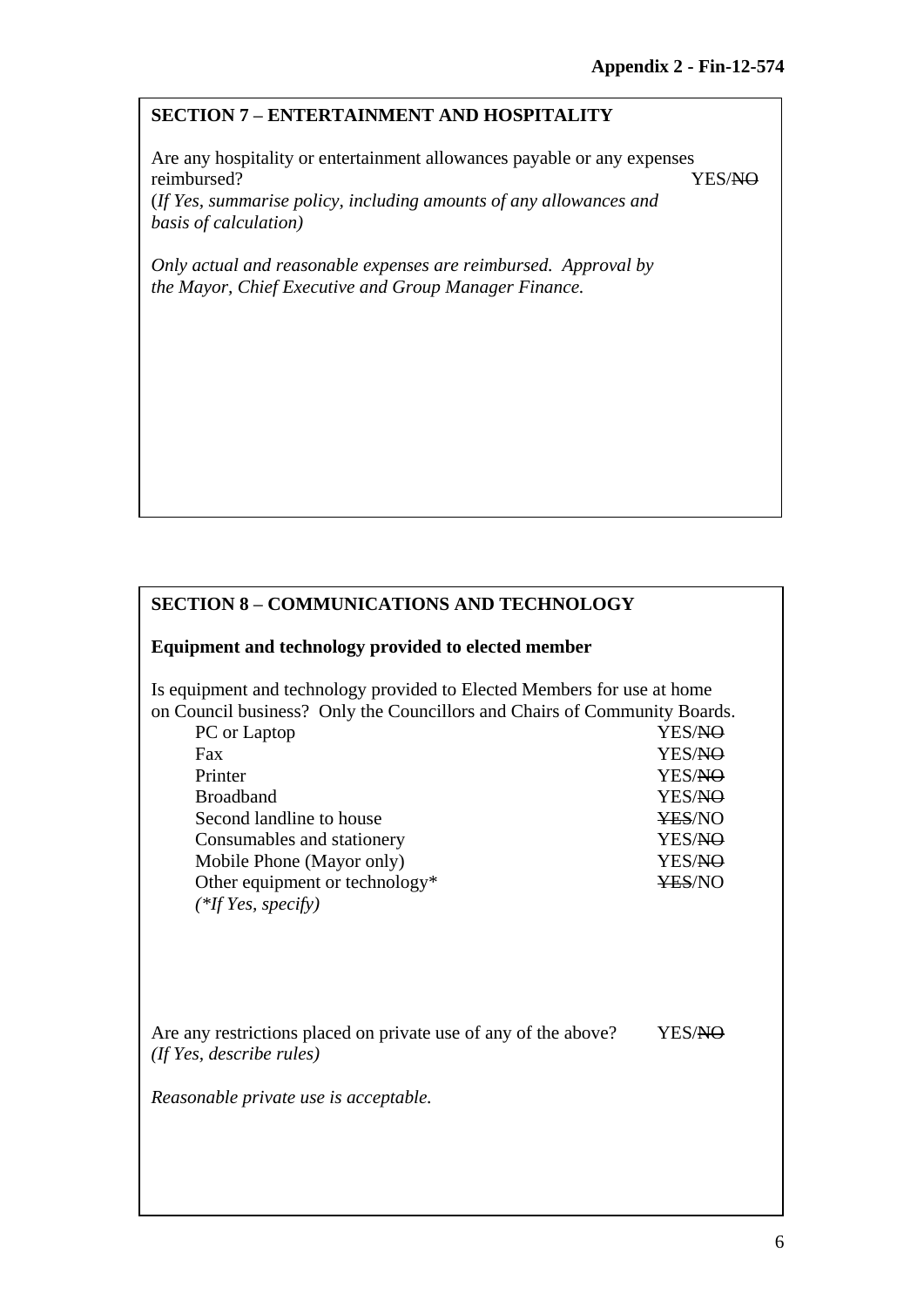| <b>SECTION 8 (CONTINUED)</b>                                                                                                                                                                                     |      |                    |  |  |
|------------------------------------------------------------------------------------------------------------------------------------------------------------------------------------------------------------------|------|--------------------|--|--|
| Home telephone rental costs and telephone calls (including mobiles)                                                                                                                                              |      |                    |  |  |
| Are telephone rental costs reimbursed in whole or part?                                                                                                                                                          |      | YES/NO             |  |  |
| Mayor only for telephone rental (whole)                                                                                                                                                                          |      |                    |  |  |
| $($ If Yes, state percentage $)$                                                                                                                                                                                 | $\%$ |                    |  |  |
| Are telephone call expenses reimbursed in whole or part?<br>(If Yes, describe process)                                                                                                                           |      | YES/ <del>NO</del> |  |  |
| Only mobile phone and toll calls relating to Council business are reimbursed.<br>Approval by Chief Executive and Group Manager Finance                                                                           |      |                    |  |  |
|                                                                                                                                                                                                                  |      |                    |  |  |
|                                                                                                                                                                                                                  |      |                    |  |  |
|                                                                                                                                                                                                                  |      |                    |  |  |
|                                                                                                                                                                                                                  |      |                    |  |  |
|                                                                                                                                                                                                                  |      |                    |  |  |
| Allowances paid in relation to communication and/or technology<br>provided by an elected member                                                                                                                  |      |                    |  |  |
| Are any allowances paid in relation to communications and/or<br>technology provided by the member relating to council business?<br>(If Yes, in each case describe rules and explain how allowance<br>calculated) |      | YES/NO             |  |  |
| Actual and reasonable expenses are reimbursed for providing<br>broadband where Elected Member wants to use a different ISP to the<br>one that Council is providing.                                              |      |                    |  |  |
|                                                                                                                                                                                                                  |      |                    |  |  |
|                                                                                                                                                                                                                  |      |                    |  |  |
|                                                                                                                                                                                                                  |      |                    |  |  |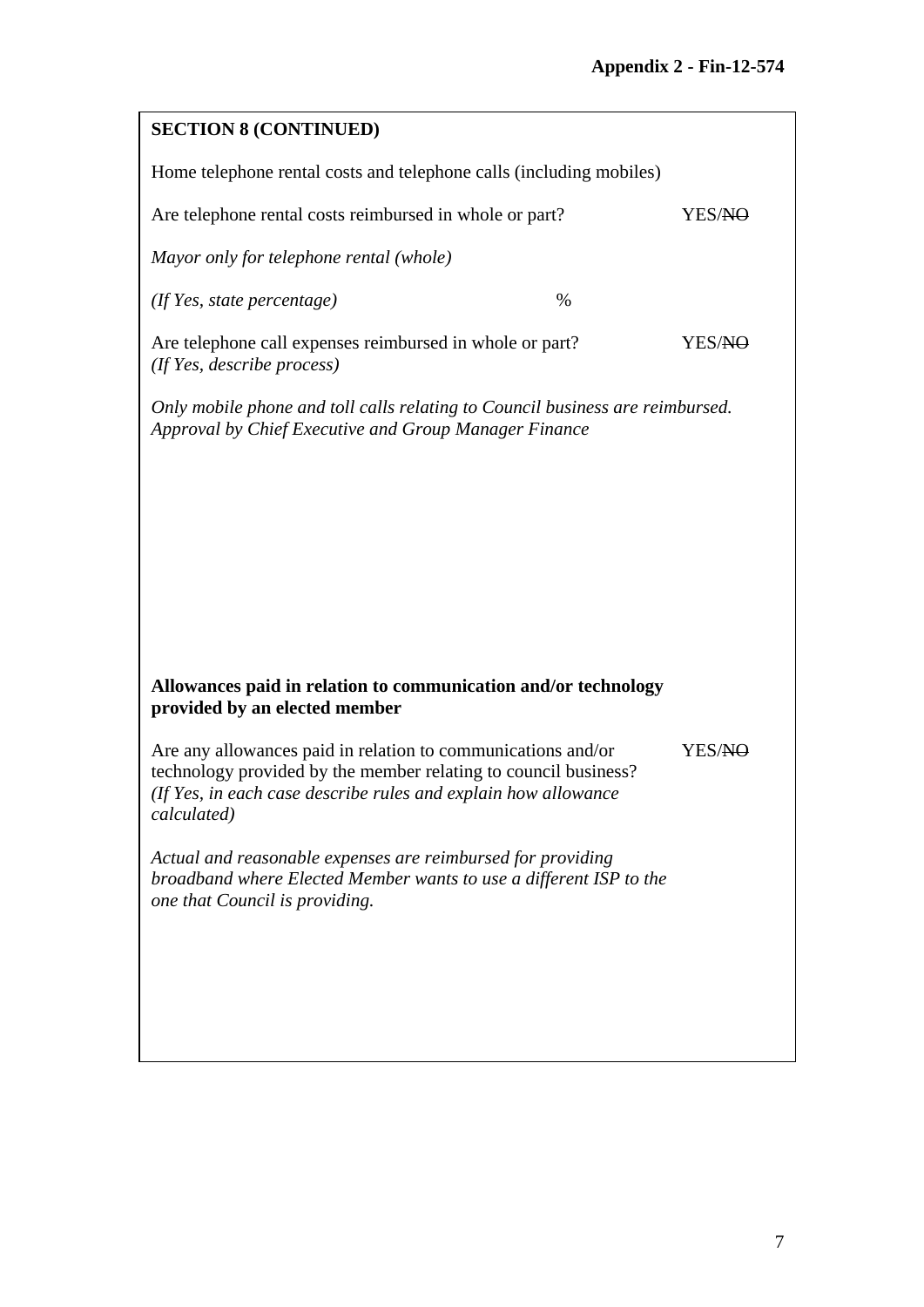#### **SECTION 9 – PROFESSIONAL DEVELOPMENT, CLUBS AND ASSOCIATIONS**

Are any expenses reimbursed or allowances paid in respect of members' YES/NO attendance at professional development courses, conferences and seminars? *(If Yes, describe – including how any allowances are calculated)*

*Actual and reasonable expenses are reimbursed.*

Are any expenses reimbursed or allowances paid in respect of subscriptions to clubs or associations? YES/NO (*If Yes, describe – including how any allowances are calculated)*

*Mayor – Justice of Peace subscription.*

#### **SECTION 10 – OTHER EXPENSE REIMBURSEMENTS AND ALLOWANCES**

Are any other expense reimbursements made or allowances paid? YES/NO *(If Yes, describe – including how any allowances are calculated)*

*Where an elected member chooses to use their own vehicle for travel to conferences then the Council may reimburse the equivalent airfare rather than pay the mileage allowance for the distance travelled.*

Footnotes: 1. Include in this section any expense reimbursements or allowances paid not covered by earlier sections of this form.

2. Include in this section reimbursements of expenses of spouses/partners or allowances paid to them.

3. Include in this section details of any accident insurance provided if the proceeds are payable to the Elected Member or estate.

#### **SECTION 11 – TAXATION OF ALLOWANCES**

Are any allowances (as distinct from reimbursements of actual business) YES/NO expenses) paid without deduction of withholding tax? *(If Yes, specify amount and nature of allowance)*